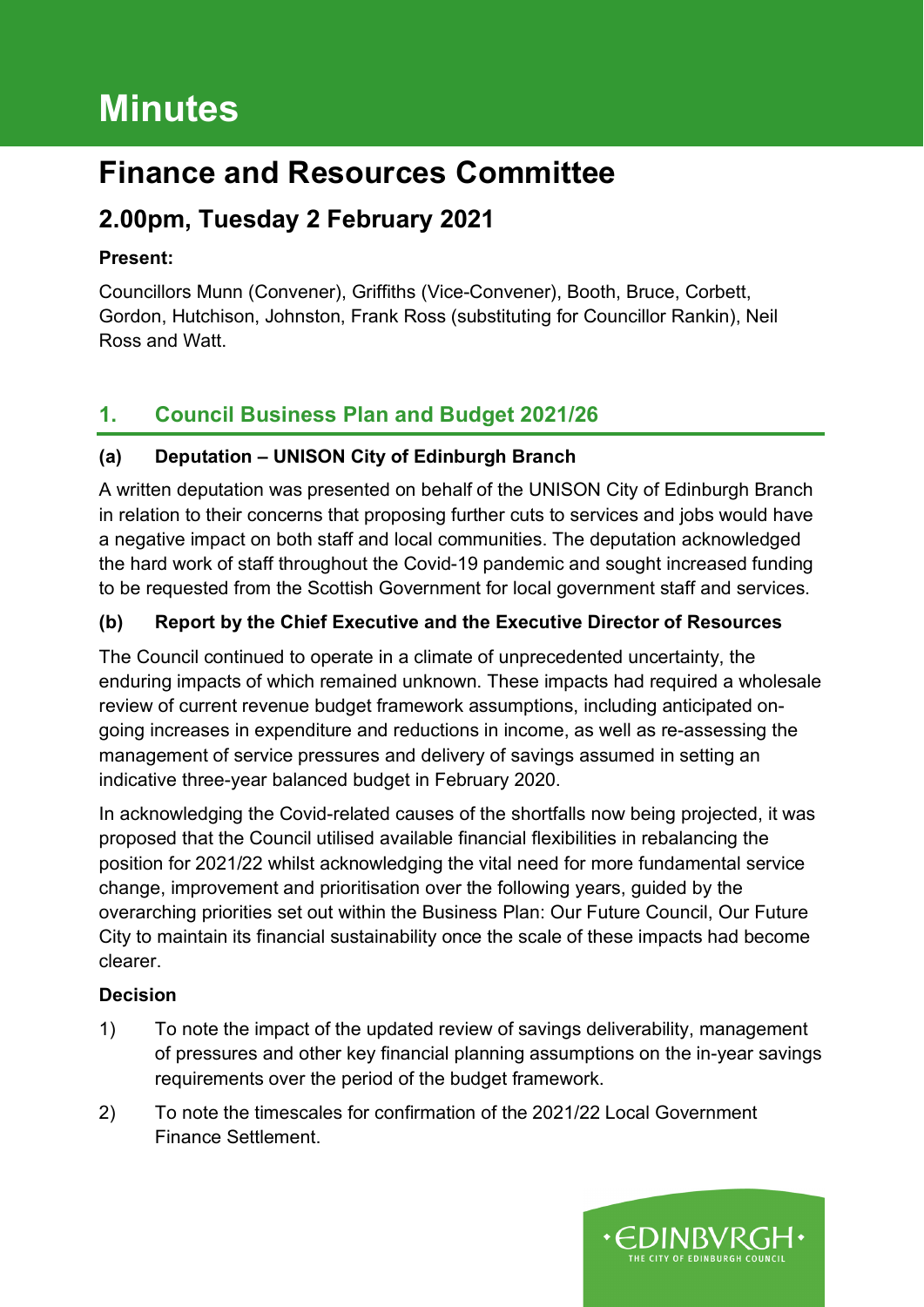- 3) To note the proposed adoption of financial flexibilities as set out which, alongside approval of the new savings proposals outlined within the report, would allow the Council to set a balanced budget in 2021/22 based on current planning assumptions.
- 4) To note, that the three-year Council Business Plan: Our Future Council, Our Future City brought together our strategic priorities into a single plan responding to the need for change and should be read alongside the draft budget.
- 5) To note that a new planning and performance framework would be developed to provide a clear link between our business plan, key strategies, annual directorate plans and the underlying performance framework including benchmarking. The framework would be underpinned by a cycle of 'plan, do, check and review and act' at all levels and would drive a culture of continuous improvement.
- 6) To note that a further update would be reported to members once the implications for the Council of the Local Government Finance Settlement (LGFS) were known.
- 7) To note the potential areas, utilising Spend to Save funding, to inform the development of specific projects promoting a Green Recovery.
- 8) To refer, subject to any revisions in light of the LGFS announcement, the report to Council as part of setting the revenue and capital budgets on 18 February 2021.

(References – Act of Council (no. 2) of 20 February 2020; report by the Chief Executive and the Executive Director of Resources, submitted.)

## **2. Council Business Plan and Budget 2021/26 - Risks and Reserves**

The Finance and Resources Committee were advised of the risks inherent in the revenue and capital budget framework and the range of measures and provisions established to mitigate these.

The level of reserves held and the purposes for which they were maintained were outlined, including consideration of the adequacy of the balances held to mitigate against known risks. A proposed realignment and reprioritisation of the Council's usable reserves were set out in light of the potential additional impacts of the Covid-19 pandemic and wider risk factors.

#### **Decision**

- 1) To note the report and the proposed realignment and reprioritisation of the Council's usable reserves in light of the potential additional impacts of the Covid-19 pandemic and wider risk factors.
- 2) To remit the report to The City of Edinburgh Council for approval on 18 February 2021 as part of the budget-setting process.

(Reference – report by the Executive Director of Resources, submitted.)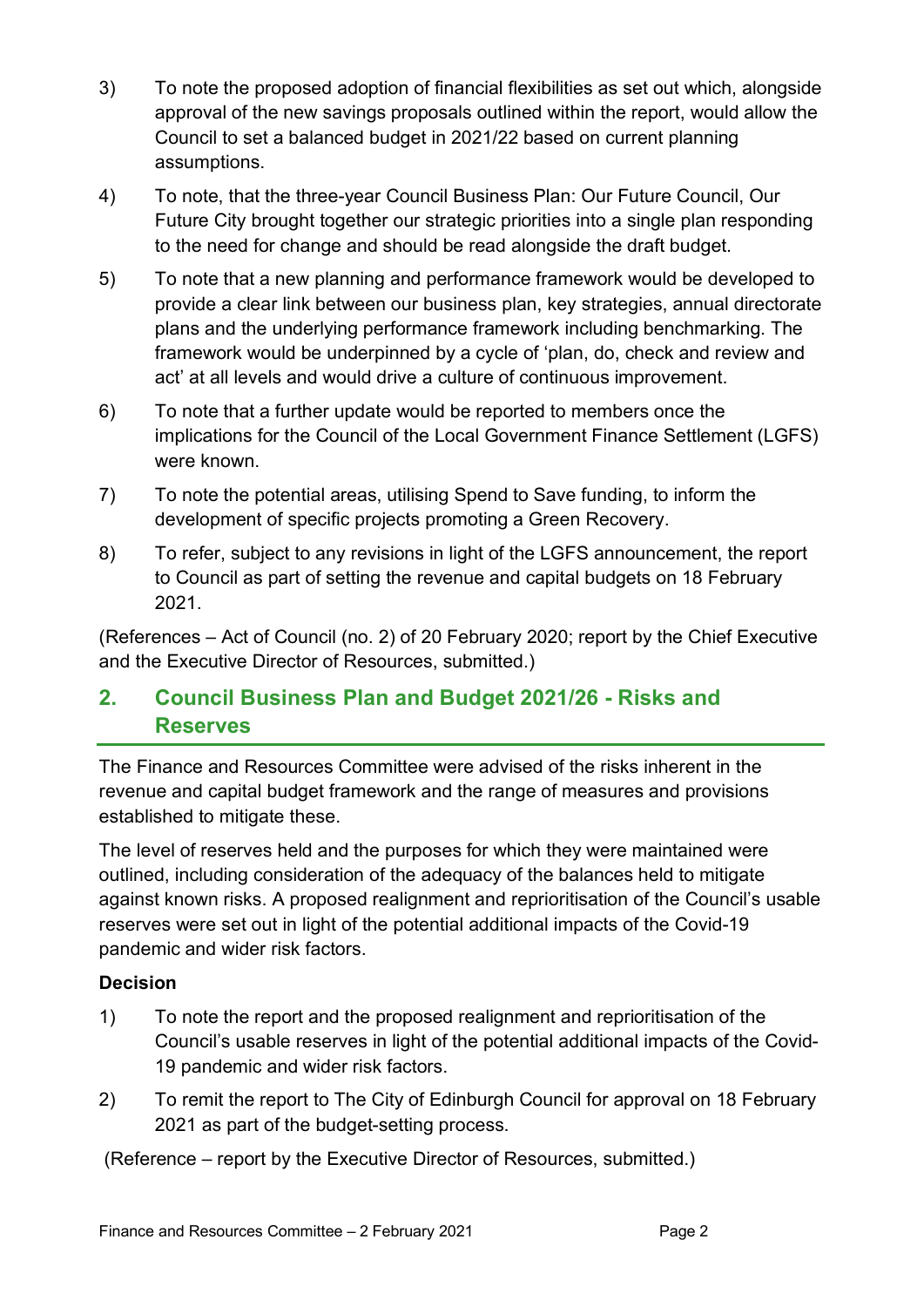## **3. Sustainable Capital Budget Strategy 2021-2031**

The priorities for Council capital investment were detailed, in alignment with the new Council Business Plan, over the medium to long-term. A plan was set out to address how these could be funded.

#### **Decision**

- 1) To note the report and refer it to the Council's budget meeting on 18 February 2021.
- 2) To note that the announcement of the provisional Local Government Finance Settlement was expected on 28 January 2021 and that any subsequent changes to grant figures assumed in this report would be reported back to Council on 18 February 2021.
- 3) To note that delivery of funded capital expenditure priorities would be dependent on the achievement of a balanced medium-term revenue budget.
- 4) To note that capital expenditure priorities were being considered in line with the Council's priorities and approach proposed under the Adaptation and Renewal Programme outlined in the new Council Business Plan.
- 5) To note that budgets for lending to Edinburgh Living from 2021-22 onwards were based on the pipeline of development and would be subject to annual approval from Finance and Resources Committee and Council.
- 6) To note the proposed ring-fencing status of capital receipts in Appendix 4 of the report by the Executive Director of Resources, subject to approval by Council on 18 February 2021 as part of the budget setting.
- 7) To note the proposed use of £4.242m contingency funding for North Bridge Refurbishment, subject to approval by Council on 18 February 2021 as part of the budget setting.

(References – Act of Council (no. 2) of 20 February 2020; report by the Executive Director of Resources, submitted.)

## **4. Housing Revenue Account (HRA) Budget Strategy (2021-2031)**

The HRA Budget Strategy was presented, also noted by Housing, Homelessness and Fair Work Committee in November 2020, and an holistic area-based approach to investment was set out that would focus on buildings and the wider neighbourhood, to create places where people would want to live that would keep them safe, secure, healthy and connected. The £2.8 billion investment, an increase of around £320 million on the previous year's plan, would act as a catalyst for wider area improvements and support the delivery of a brownfield first strategy as set out in Choices for City Plan. It would also support delivery of Council commitments on affordable housing and net zero carbon by 2030.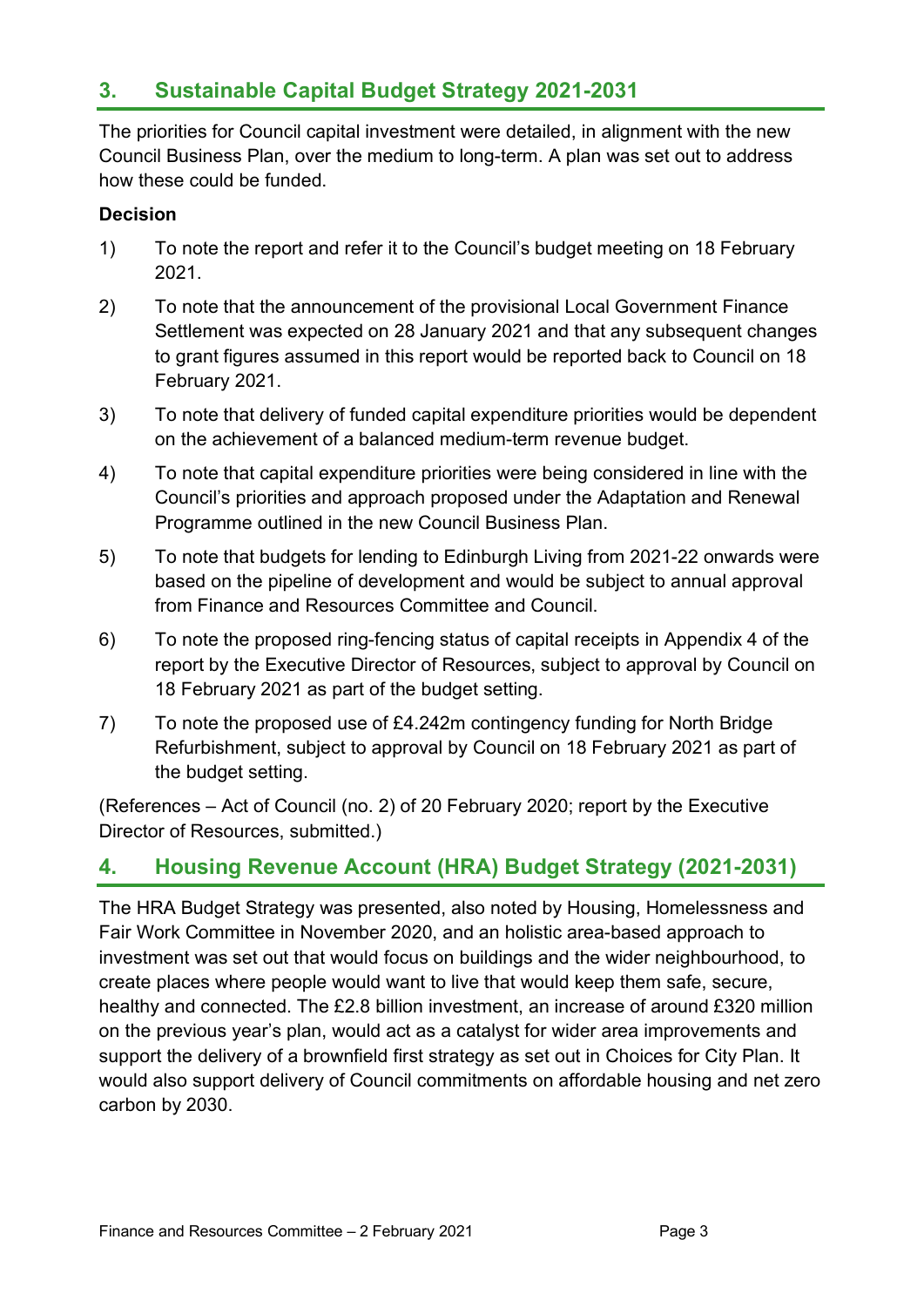### **Decision**

- 1) To agree to refer the 2021/22 budget, draft five-year capital investment programme, and the rent levels for 2021/22 set out in Appendices 2, 3 and 4 of the report by the Executive Director of Place to the Council budget meeting for approval.
- 2) To note the outcome of the annual budget consultation.
- 3) To note the proposed £2.8 billion ten-year investment programme to deliver Council commitments, including the delivery of new homes, the modernisation of existing homes and the commitment to deliver zero carbon emissions by 2030.
- 4) To note the risks to the delivery of the HRA budget strategy set out at paragraph 4.29 of the report and the mitigating actions.

(References – Housing, Homelessness and Fair Work Committee of 5 November 2020 (item 7); report by the Executive Director of Place, submitted.)

## **5. Budget Insights 2020**

The response to the Council's engagement on budget priorities for 2021/22 and beyond was summarised, including relevant supporting material from other engagement activity on priorities and life experiences during the Covid-19 pandemic.

#### **Decision**

- 1) To note the report.
- 2) To refer the report with associated budget papers to Council.

(Reference – report by the Chief Executive, submitted.)

## **6. Corporate Parenting Action Plan 2020-2022 – referral from the Finance and Resources Committee**

The Education, Children and Families Committee had referred a report setting out the high-level objectives of the City of Edinburgh Council Corporate Parenting Plan for 2020-2022 to the Finance and Resources Committee as part of the 2021-2022 budget process.

#### **Decision**

- 1) To approve the high level 2020-2022 Corporate Parenting Action Plan.
- 2) To agree to refer the report to the City of Edinburgh Council for consideration as part of the 2021-2022 budget process.

(References – Education, Children and Families Committee of 15 December 2020 (item 11); report by the Chief Executive, submitted.)